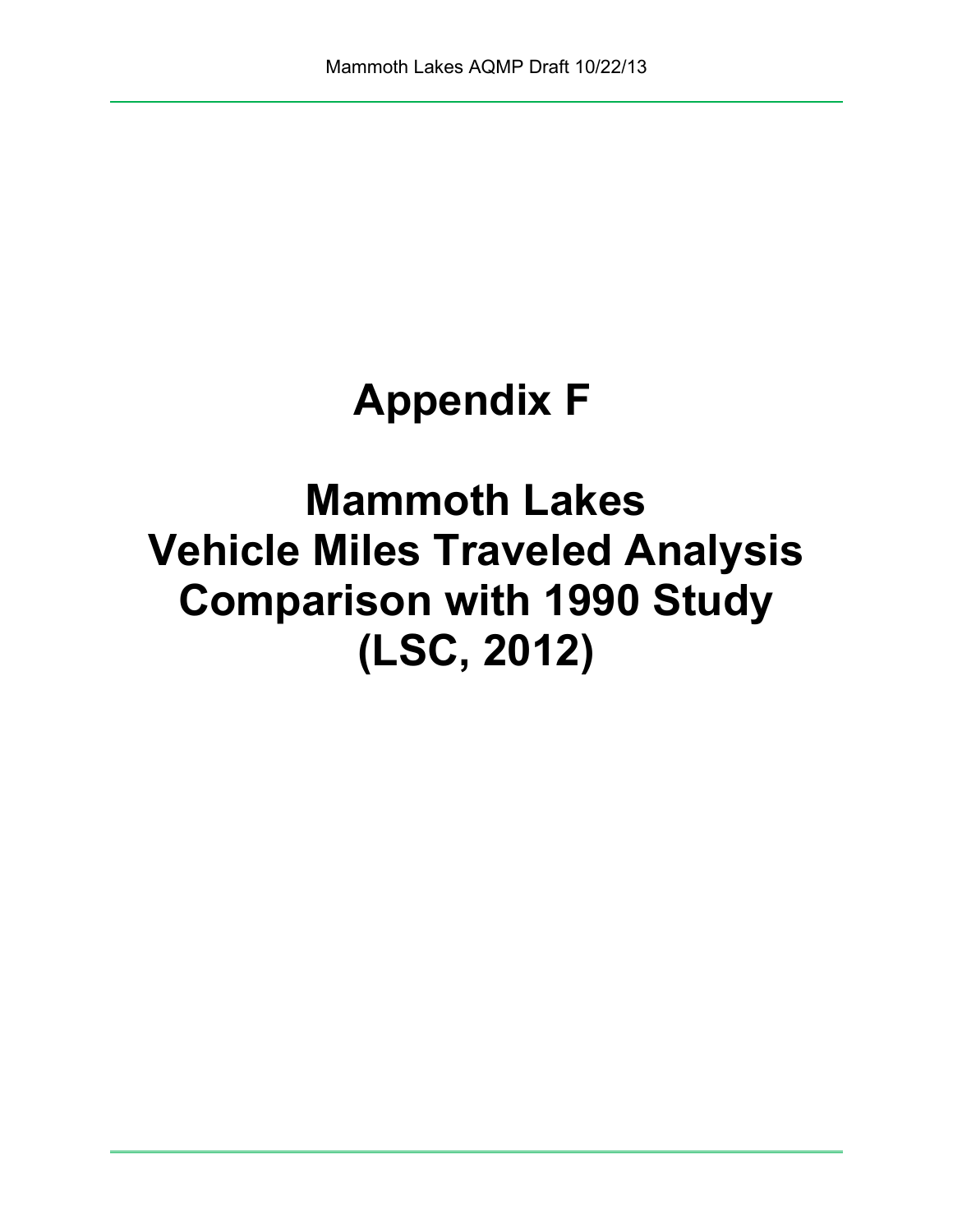

2690 Lake Forest Road, Suite C Post Office Box 5875 Tahoe City, California 96145 (530) 583-4053 • FAX: 583-5966 www.lsctahoe.com • info@lsctahoe.com

## TECHNICAL MEMORANDUM

DATE: September 10, 2012

TO: Ellen Clark, Town of Mammoth Lakes

FROM: Sara Hawley, PE and Leslie Suen, EIT, LSC Transportation Consultants, Inc.

SUBJECT: Mammoth Lakes Vehicle Miles Traveled Analysis – Comparison with 1990 Study

As requested, LSC Transportation Consultants, Inc. has completed an additional analysis of Vehicle Miles Traveled (VMT) for the Town of Mammoth Lakes to compare the 2012 VMT analysis to the previous 1990 Air Quality Management Plan (AQMP) VMT Study. First, the VMT on each roadway in the 1990 study was estimated, and the results are listed in Table A. As discussed in the 2012 VMT analysis memorandum, there are more miles of roadway included in the current TransCAD model than in the 1990 study. The VMT in the current TransCAD model was estimated for only those roadway segments included in the 1990 study. As shown in the right columns in Table A, a total of approximately 80,586 existing VMT and 110,641 future VMT are estimated on those roadways included in the 1990 study. Of the total existing VMT in the current TransCAD model network (144,192), about 56 percent are reflected on the roadways included in the 1990 study. Similarly, of the total future VMT in the current model (179,708), about 62 percent occur on roadways included on the 1990 study. The remaining VMT occurs on the smaller roads that were not included in the 1990 study. Note that these figures are based on peak-day conditions, consistent with the 1990 study.

The following findings are made regarding the VMT on the roadways included in the 1990 Study:

- Overall, the VMT in Mammoth Lakes has increased from approximately 66,275 in 1990 to approximately 80,856 in 2009. This equates to a total increase of approximately 22 percent over 19 years.
- In 1990, the future forecast indicated that the existing VMT would increase by more than double (approximately 222 percent) by 2005. Given that the VMT in 2009 was only slightly higher than the VMT in 1990, this high rate of growth has not occurred.
- The future (2005) VMT forecasts made in 1990 are much higher than the future (2030) forecasts in the current TransCAD model, reflecting that the growth rate has decreased since 1990 and future development is expected to occur at a slower rate. Based on the current TransCAD model, VMT on the roadways included in the 1990 study is expected to increase by a total of 37 percent from 2009 to 2030.